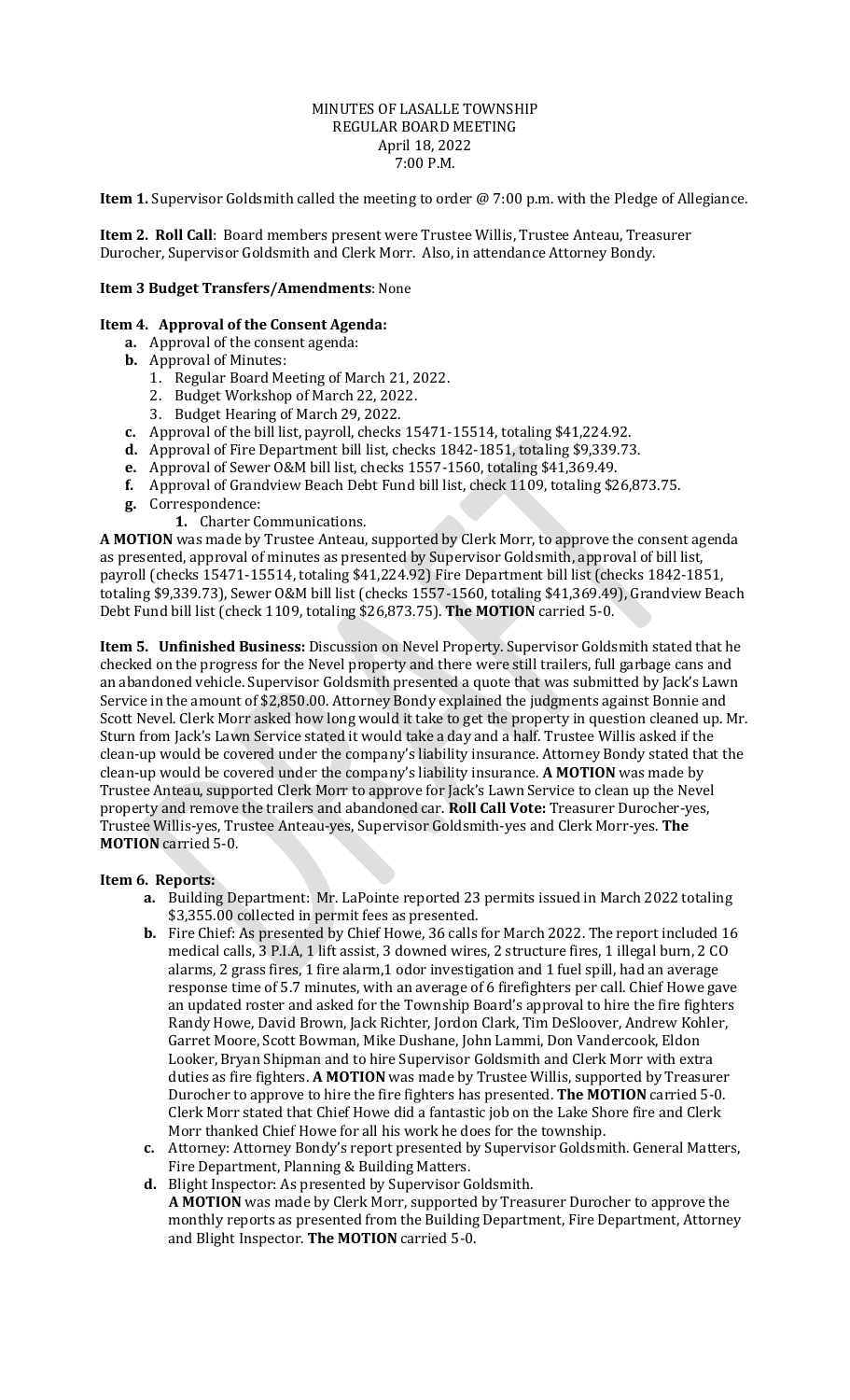**Item 7. Treasurer's Report:** Treasurer Durocher presented the monthly activity reports for January, February and March 2022. Treasurer Durocher stated that tax monies in the amount of \$133,000.00 was received for winter 2021, Admin fees in the amount of \$ 47,000.00 received for winter 2021, Taxes received in the amount of \$136,000.00 for fire millage for winter 2021 and \$87,000.00 in state revenue shares was received. **A MOTION** was made by Trustee Willis, supported by Trustee Anteau to approve the Treasurer's report of January, February and March 2022 as presented. **The MOTION** carried 5-0.

# **Item 8. Commission or Board Reports**:

- **a.** Planning Commission: April 21, 2022.
- **b.** Zoning Board of Appeals: None.

## **Item 9. New Business:**

- **a.** Approval of wage increase and wage and salary schedule for 2022-2023 beginning April 18, 2022. **A MOTION** was made by Trustee Anteau supported by Trustee Willis to approve wage increase and wage and salary schedule for 2022-2023 beginning April 18, 2022. **Roll Call Vote:** Supervisor Goldsmith-yes Trustee Anteau-yes, Trustee Willis-yes, Treasurer Durocher-yes and Clerk Morr-yes. **The MOTION** carried 5-0. Clerk Morr stated that all employees got a \$.25 raise and Chief Howe got a 3% raise.
- **b.** Approval to apply for a community card from First Merchants Bank to replace current credit cards associated with Supervisor Goldsmith, Clerk Morr, Treasurer Durocher and Chief Howe's social security numbers. Clerk Morr explained the difference between a community card and the credit card with the township has at present. **A MOTION** was made by Clerk Morr, supported by Treasurer Durocher to approve to apply for a community card with First Merchants Bank. **Roll Call Vot**e: Supervisor Goldsmith-yes, Trustee Anteau-yes, Trustee Willis-yes, Treasurer Durocher and Clerk Morr-yes. **The MOTION** carried 5-0.
- **c.** Approval of May as Motorcycle Awareness Month. **A MOTION** was made by Trustee Anteau, supported by Trustee Willis to approve to May as Motorcycle Awareness Month. **The MOTION** carried 5-0.
- **d.** Discussion on Financial Advisor for North Shores Sewer O&M. Supervisor Goldsmith explained the charges that the township should be charging. Supervisor Goldsmith asked the Township Board for permission to have a special meeting with a financial advisor for North Shores Sewer O&M at a cost of \$175.00 an hour that will be paid out of the Sewer O&M account. **A MOTION** was made by Trustee Anteau, supported by Trustee Willis to approve to have a special meeting with a financial advisor for North Shores Sewer O&M at a cost of \$175.00 an hour paid out of Sewer O&M account. **Roll Call Vote:** Trustee Anteau-yes, Trustee Willis-yes, Treasurer Durocher-yes, Supervisor Goldsmith-yes, and Clerk Morr-yes. **The MOTION** carried 5-0.
- **e.** Approval to enter sign 2-year contract with Stevens Disposal in the amount of \$149.50 a month. **A MOTION** was made by Trustee Willis, supported by Clerk Morr to approve to enter in to a 2-year contract with Stevens Disposal in the amount of \$149.50 a month. **Roll Call Vote:** Clerk Morr-yes, Supervisor Goldsmith-yes, Trustee Anteau-yes, Treasurer Durocher-yes and Trustee Willis-yes. **The MOTION** carried 5-0.
- **f.** Approval to have a dumpster brought to cemetery for the spring and fall clean-up. **A MOTION** was made by Trustee Anteau, supported by Trustee Willis to approve to have a 15-yard dumpster brought to cemetery for spring and fall clean-up in the of \$270.00 per clean-up. **Roll Call Vote:** Treasurer Durocher-yes, Trustee Anteau-yes, Trustee Willisyes, Supervisor Goldsmith-yes and Clerk Morr-yes. **The MOTION** carried 5-0.
- **g.** Approval to buy back graves Lot 30, 6, 7 and 8 for \$150.00 each from Laura Medford, Marie Tuckers only living relative. **A MOTION** was made by Trustee Anteau, supported by Trustee Willis Approval to buy back Lot 30, graves 6,7 and 8 for \$150.00 each from Laura Medford, Marie Tuckers only living relative. **Roll Call Vote:** Clerk Morr-yes, Trustee Willis-yes, Trustee Anteau-yes and Treasurer Durocher-yes. **The MOTION** carried 5-0.
- **h.** Approval of Resolution Tentatively Declaring Intent to Create Fire Special Assessment District. Supervisor Goldsmith and Chief Howe started working on a proposal for paid on call. The proposal was presented by Chief Howe. Some questions asked were, how much would the assessment be, who will be assessed and how long will the assessment last. The amount for the assessment will be \$25.00 a parcel annually and will be reassessed each year. **A MOTION** was made by Treasurer Durocher, supported by Clerk Morr to approve Resolution 2022-03 Resolution Tentatively Declaring Intent To Create Fire Special Assessment. **Roll Call Vote:** Treasurer Durocher-yes, Trustee Anteau-yes, Trustee Willis-yes, Supervisor Goldsmith-yes and Clerk Morr-yes. **The MOTION** carried 5-0.